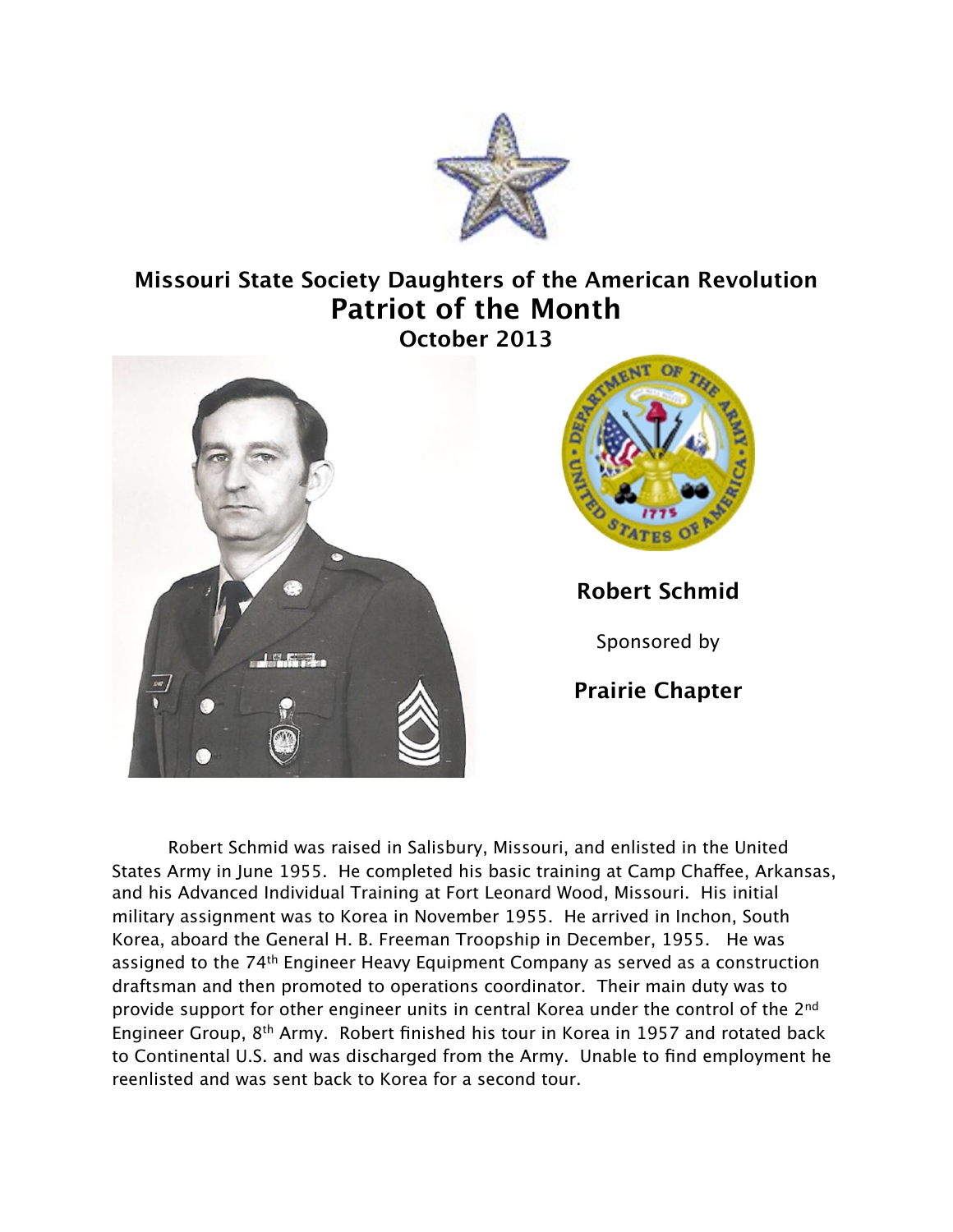During Robert's second tour he was assigned to the  $37<sup>th</sup>$  Engineer Company, Post Engineers, where he worked in operations and training performing administrative duties. He was reassigned to the 809<sup>th</sup> Engineer Battalion in Guam but due to his position no longer being required he again went back to Korea to complete his tour. Next Robert received orders to Fort Carson, Colorado where he stayed for three years doing administrative duties.

Robert received orders to the 9<sup>th</sup> Logistical Command on Okinawa but upon arrival was given choice of relocating with the unit in Thailand for an 18 month tour or be assigned to Viet Nam for a shorter 12 month tour. Robert chose the shorter where he was assigned to the US Army Support Group just outside Saigon. While there he was sent in search of the old French airfields and to measure them and determine if they were suitable for the location of both fixed and rotary winged aviation units. He visited Bien Hoa, Vung Tau, Nha Trang, Qui Nang, Da Nag, and others. In the engineering office he had to help develop plans for the building and placement of tent cities to house and support the incoming forces. During this time Robert was the senior construction draftsman and also served as construction foreman. Upon completion of his tour in Viet Nam Robert was reassigned to CONUS for duty at Fort Leavenworth, Kansas, at the Command and General Staff College for senior officers. During this assignment Robert received two promotions, the first to Staff Sergeant and the second to Sergeant First Class.

Over the coming years Robert was assigned to the U. S. Army Element, Headquarters USSTRICOM at MacDill Air Force Base, Florida, the Military Assistance Advisory Group, Rawalpindi, Pakistan, to the U. S. Army Europe (USAREUR) in Heidelberg, Germany where he was promoted to Master Sergeant. Next he went to Supreme Headquarters, Allied Powers Europe in Casteau, Belgium where he was part of an inspection team that visited all of the military NATO unites and reviewed their classified document control procedures. While in this position Robert visited NATO units in England, Norway, Belgium, Germany, and Italy. Robert was in Belgium for 42 months.

Robert's next duty was in Ohio where he was promoted to Sergeant Major and served as the Detachment SGM at the Army ROTC unit at Ohio State University. Robert decided to retire after 24 years of very active service. Medals and awards Robert earned while in service are:

- RVN Gallantry Cross w/Palm
- Meritorious Service Medal
- Joint Service Commendation Medal
- Army Commendation Medal w/Bronze Oak Leaf Cluster
- Army Good Conduct Medal
- National Defense Service Medal